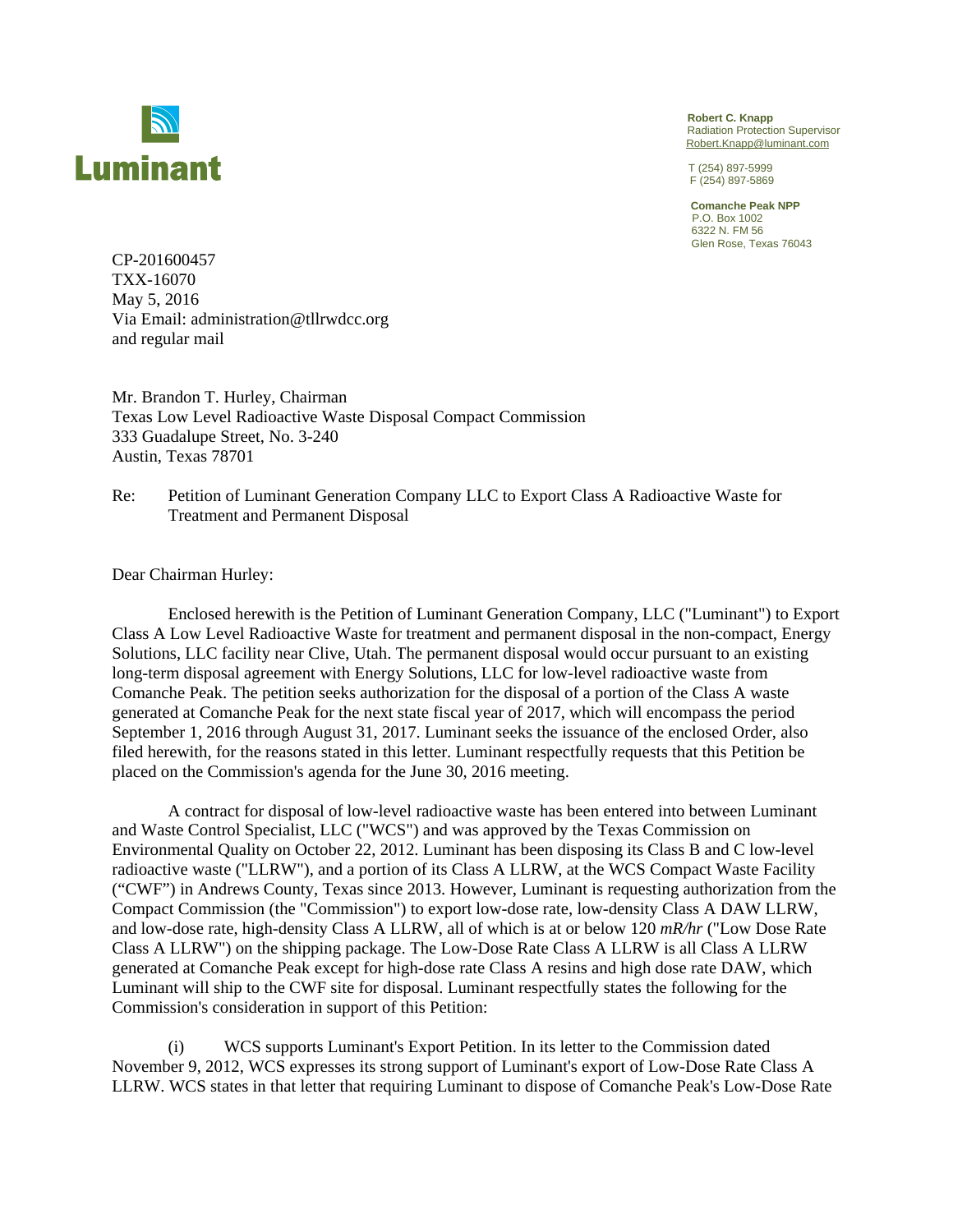Class A LLRW at the CWF could place a financial burden and hardship on the CWF. In short, WCS does not want the Class A waste that Luminant is seeking to export disposed of at the CWF.

(ii) **Economics.** In the WCS letter to the Commission, WCS makes it clear that WCS cannot currently provide an economical solution for Luminant's disposal needs for its low-dose rate, low-density DAW and low-dose rate, high density Class A LLRW under its current license conditions and operating restrictions.

(iii) **Minor Revenue Impacts.** The fee revenue to the State of Texas and to Andrews County, Texas that would otherwise result from the disposal of the Low Dose Rate Class A LLRW that Luminant is asking to export is minimal.

(iv) **Capacity.** Exporting the Low Dose Class A LLRW that would be required to be containerized under the current WCS license conditions preserves volume capacity at the CWF.

Enclosed with the Petition is a suggested form of Order authorizing the export of LLRW that has been utilized in the past. We are available to provide additional information, upon request, prior to the commission meeting on June 30, 2016.

Sincerely,

*Robert C. Knapp* 

Robert C. Knapp

Enclosures: TLLRWDCC 675.21 Exportation Form Order Authorizing Export

C<sub>c</sub>: CCS Rod Baltzer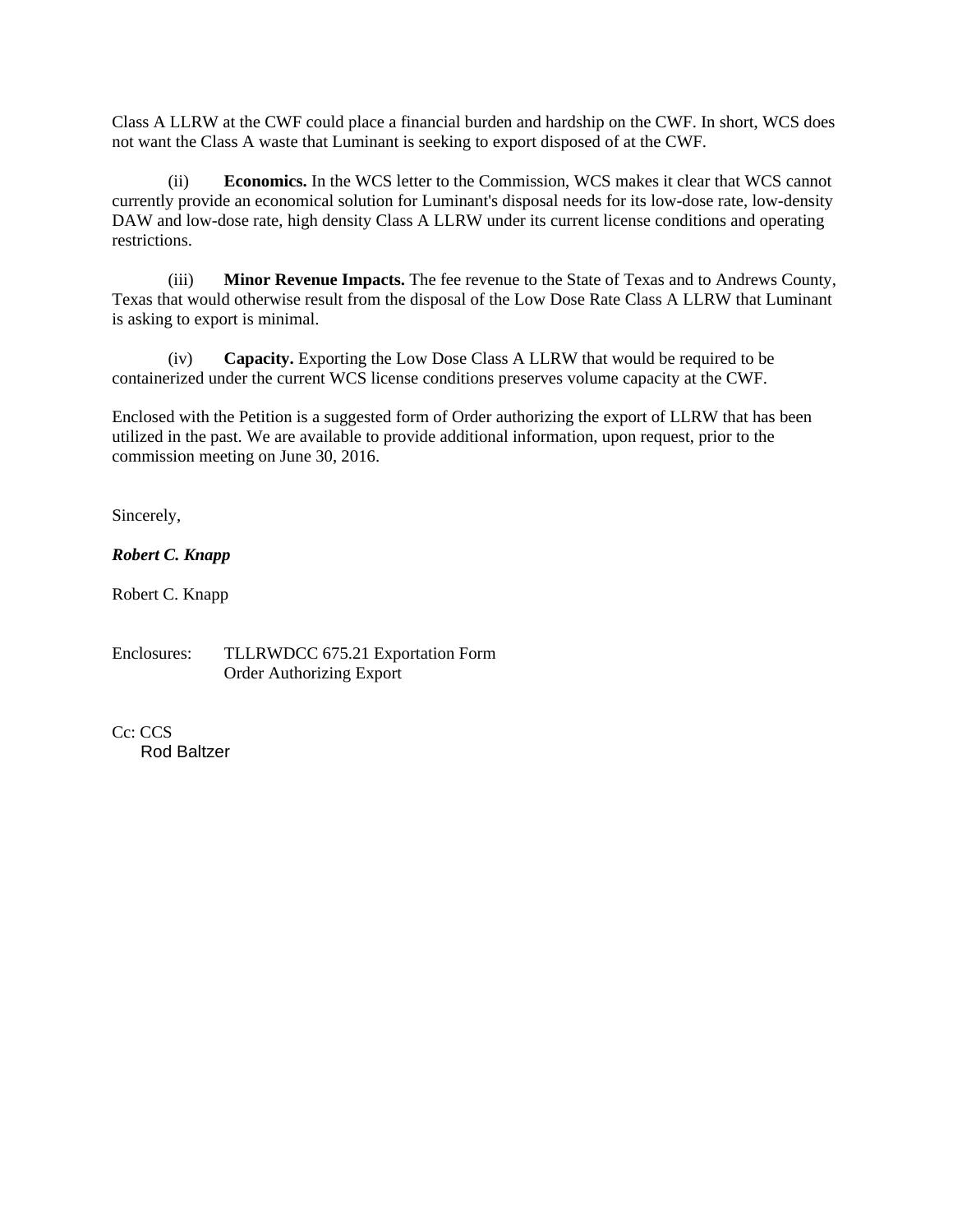## **TEXAS LOW-LEVEL RADIOACTIVE WASTE DISPOSAL COMPACT COMMISSION**

## **Order Authorizing the Export of Waste**

## **Luminant Generation Company, LLC-Comanche Peak NPP**

On or about May 5<sup>th</sup>, 2016, the Texas Low-Level Radioactive Waste Disposal Compact Commission ("Commission") received from **Luminant Generation Company, LLC-Comanche Peak NPP** a Petition to Export Class A low-level radioactive waste for permanent disposal ("Petition") in the EnergySolutions burial site near Clive, Utah. The Petition was filed pursuant to section 3.05(7) of the Texas Low-Level Radioactive Waste Disposal Compact and the Commission rule 675.21, Exportation of Waste to a Non-Party State for Disposal authorizing consideration of such export petitions.

At the Commission's meeting posted for and held on June 30, 2016, five or more members of the Commission voted to approve the Petition filed by **Luminant Generation Company, LLC-Comanche Peak NPP,** on the terms stated in the Petition, subject only to the following terms and conditions:

- 1. **Luminant Generation Company, LLC-Comanche Peak NPP** will supply to the Commission:
	- a. Manifests and /or reports of the volume, mass, and activity sent for ultimate disposal which are satisfactory to the Commission.
	- b. Final reconciliation of waste exports during the order period not later than October 31, 2017.
- 2. The Period of the shipment of waste from the site of generation is authorized as effective from September 1, 2016 through August 31, 2017.

It is hereby ordered that **Luminant Generation Company, LLC-Comanche Peak NPP**  is authorized to export low-level radioactive waste as requested in the Petition, subject only to the terms and conditions as stated in this Order. The Petition is attached to this Order.

Signed this \_\_\_ day of\_\_\_\_\_\_\_\_\_, 2016

Brandon T. Hurley, Chairman Texas Low-Level Radioactive Waste Disposal Compact Commission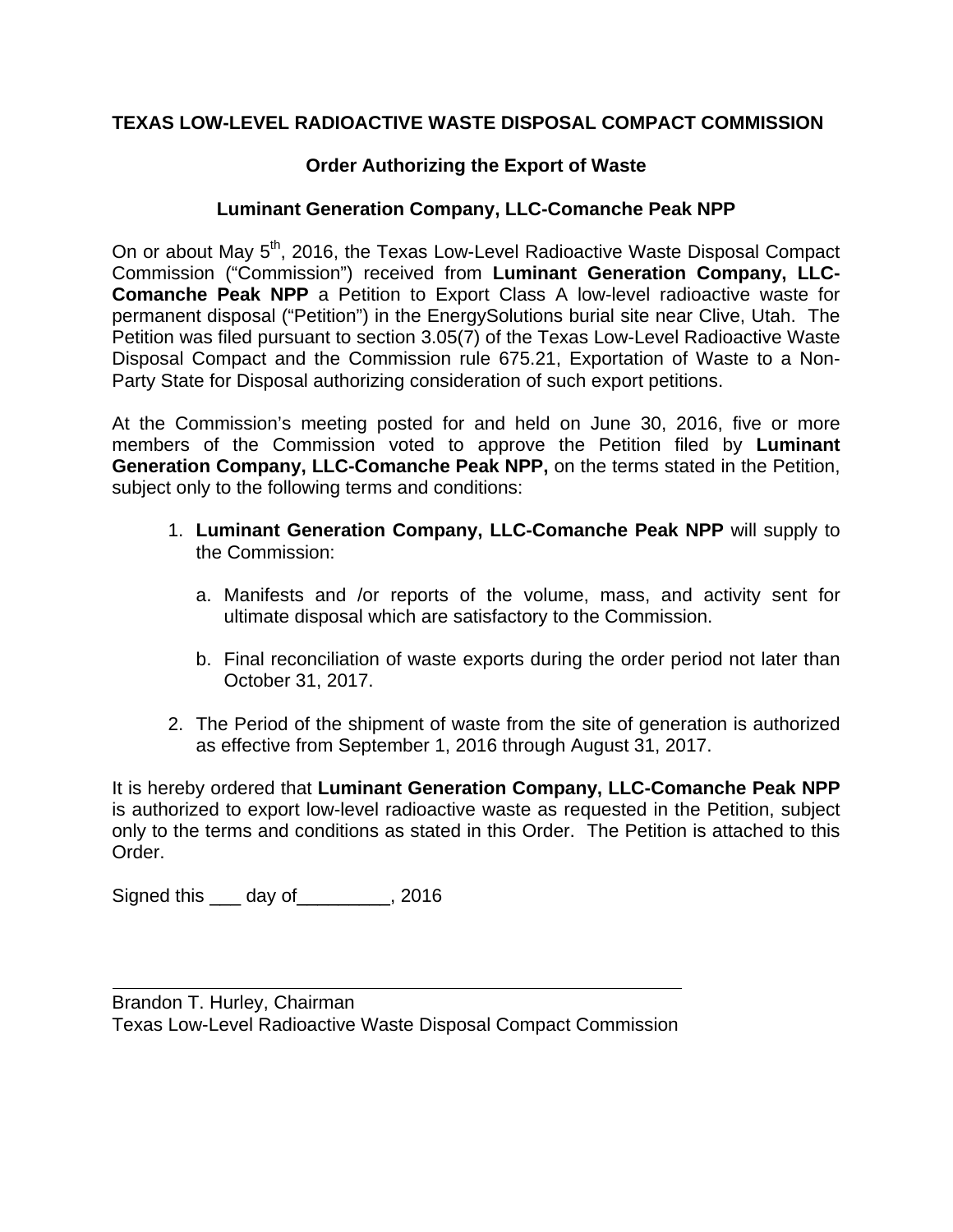#### **TLLRWDCC §675.21—EXPORTATION FORM**

**TEXAS LOW-LEVEL RADIOACTIVE WASTE DISPOSAL COMPACT COMMISSION PETITION FOR EXPORTATION OF NON-PARTY LOW-LEVEL RADIOACTIVE WASTE. THIS PETITION MUST BE COMPLETED BY APPROPRIATE REPRESENTATIVES OF THE DEPARTMENT OF DEFENSE, THE GENERATOR, OR A BROKER.**

#### **I. Petitioner Information:**

| Entity Name: Luminant Generation Company LLC |                                                                         |
|----------------------------------------------|-------------------------------------------------------------------------|
|                                              | Contact Person, Title: Robert C. Knapp, Radiation Protection Supervisor |
| Phone: 254-897-5999                          |                                                                         |
| Email: Robert.knapp@luminant.com             |                                                                         |
| Website: NA                                  |                                                                         |
| <b>Business Address:</b>                     | Comanche Peak Nuclear Power Plant                                       |
| <b>Mailing Address:</b>                      | 6322 North Farm Road 56                                                 |
|                                              | Glen Rose, TX 76043                                                     |
|                                              | Comanche Peak Nuclear Power Plant                                       |
|                                              | P.O. Box 1002                                                           |
|                                              | Glen Rose, TX 76043                                                     |
|                                              |                                                                         |

Is applicant:

- **X** Generator
- Broker
- Department of Defense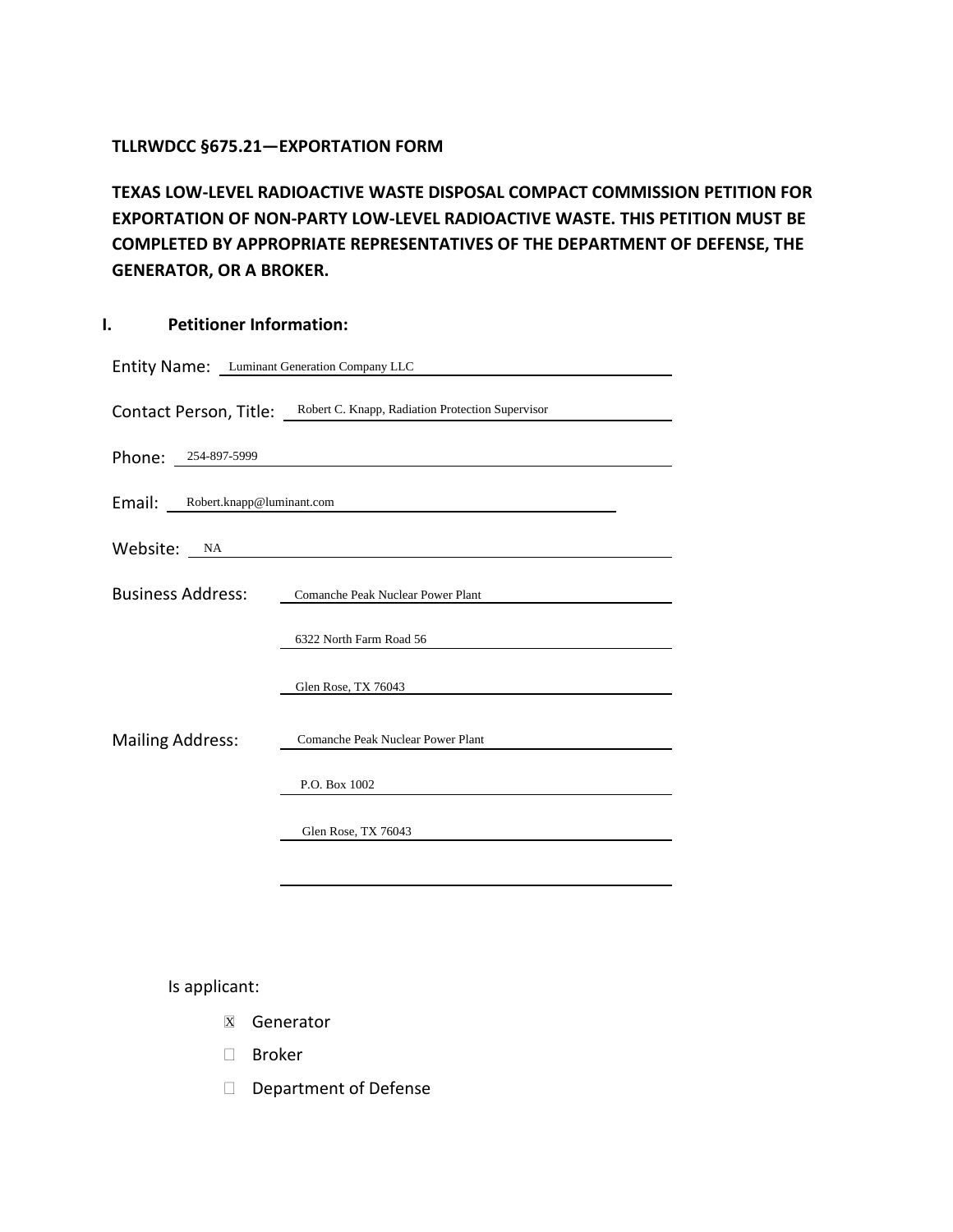#### **II. Generator Specifications:**

- A. Generator type:
	- Industrial
	- Academic/Research
	- Medical
	- **X** Utility
	- Government

#### **III. Export Permit Period:**

Export petitions generally will be granted to expire on August 31 (that is, the end if the Compact's fiscal and operating year). If you are seeking a term that would extend over more than one fiscal year, please explain the unusual circumstances that would justify a deviation from this principle?

l

l

l

l

l

September 1, 2016 through August 31, 2017

### **IV. Waste proposed for exportation:**

Waste Volume (Cubic Feet): 18,000

Waste Radioactivity (Curies):  $\frac{2}{3}$ 

Waste Classification:

- **X** Class A,
- □ Class B, and/or
- □ Class C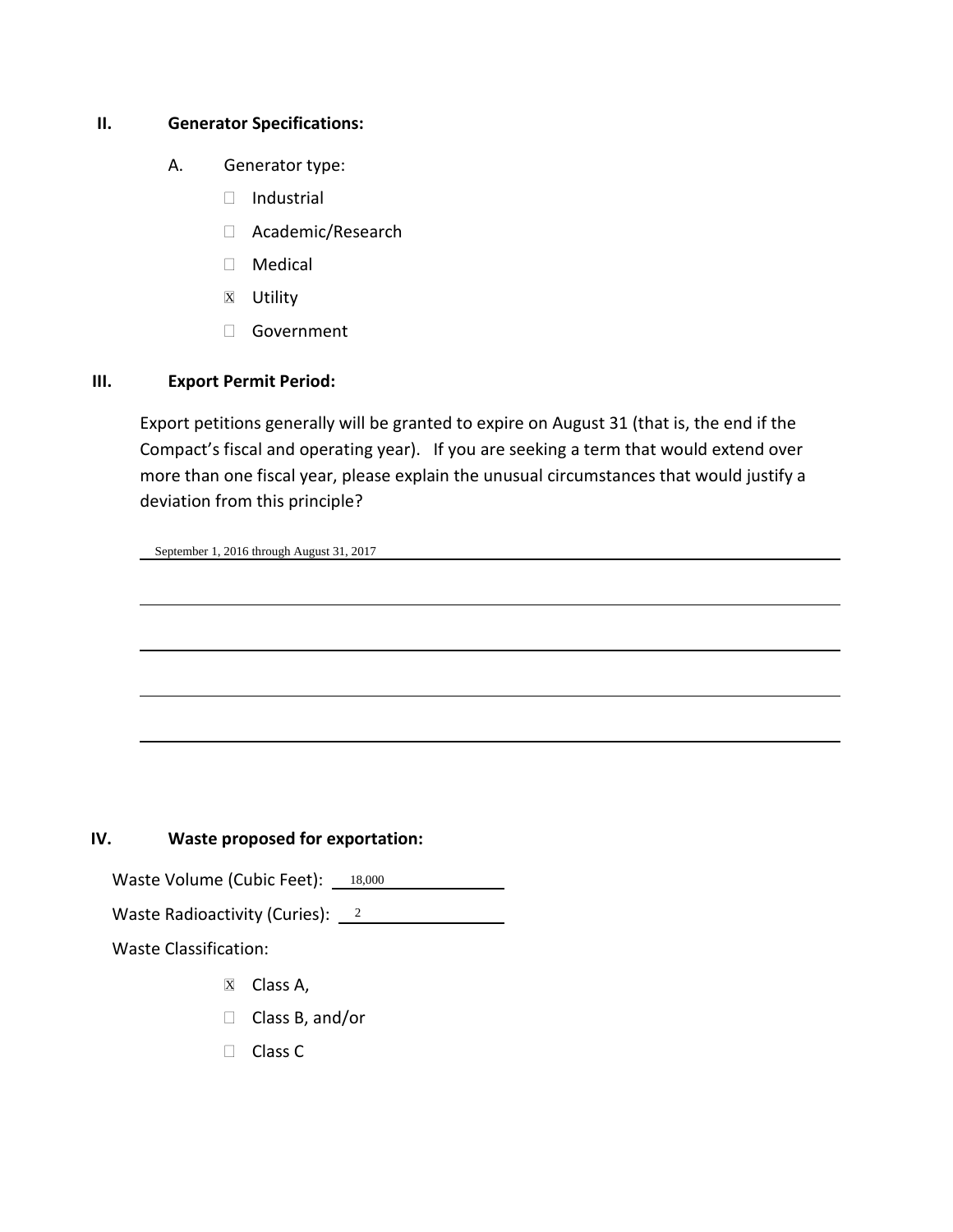If Class B and/or Class C is indicated, provide explanation for cause to export.

| NA                                                                                                                                    |
|---------------------------------------------------------------------------------------------------------------------------------------|
|                                                                                                                                       |
|                                                                                                                                       |
|                                                                                                                                       |
| Name and Location of Proposed Treatment and /or Disposal Facility:                                                                    |
| Energy Solutions, LLC, Bear Creek Facility, Oak Ridge, TN / Energy Solutions, LLC's, non-compact, commercial facility near Clive, UT. |
| Approximate Date of Proposed Exportation (if known):                                                                                  |
| Periodically during petition term.                                                                                                    |
| Waste Description: Class A low dose rate Dry Active Waste.                                                                            |
|                                                                                                                                       |
|                                                                                                                                       |
|                                                                                                                                       |
| Justification for Exportation: Pursuant to a long-term disposal agreement with Energy Solutions, LLC for low-level radioactive        |
| waste from Comanche Peak Nuclear Power Plant.                                                                                         |
|                                                                                                                                       |
|                                                                                                                                       |

 $\mathcal{L}_\mathcal{L} = \mathcal{L}_\mathcal{L} = \mathcal{L}_\mathcal{L} = \mathcal{L}_\mathcal{L} = \mathcal{L}_\mathcal{L} = \mathcal{L}_\mathcal{L} = \mathcal{L}_\mathcal{L} = \mathcal{L}_\mathcal{L} = \mathcal{L}_\mathcal{L} = \mathcal{L}_\mathcal{L} = \mathcal{L}_\mathcal{L} = \mathcal{L}_\mathcal{L} = \mathcal{L}_\mathcal{L} = \mathcal{L}_\mathcal{L} = \mathcal{L}_\mathcal{L} = \mathcal{L}_\mathcal{L} = \mathcal{L}_\mathcal{L}$ 

\_\_\_\_\_\_\_\_\_\_\_\_\_\_\_\_\_\_\_\_\_\_\_\_\_\_\_\_\_\_\_\_\_\_\_\_\_\_\_\_\_\_\_\_\_\_\_\_\_\_\_\_\_\_\_\_\_\_\_\_\_\_\_\_\_\_\_\_\_\_\_\_\_\_\_\_\_\_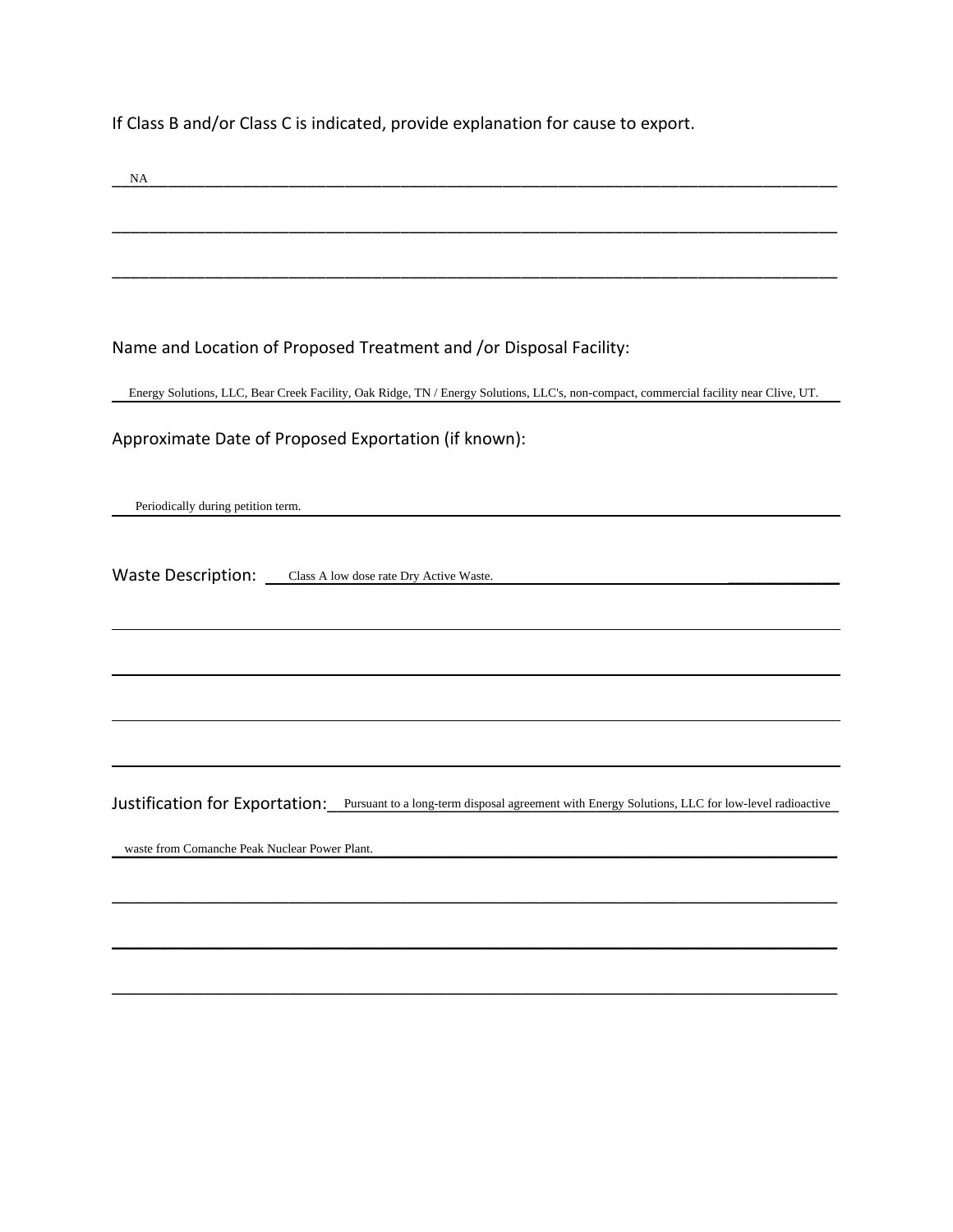### **V. Compliance**

Does Petitioner have any unresolved violation(s), complaint(s), unpaid fee(s), or past due report(s) with the Texas Low-Level Radioactive Waste Disposal Compact Commission?

- $X$  No.
- $\Box$  Yes. Please explain and attach applicable documents.

Does Petitioner have any unresolved violation(s), complaint(s), unpaid fee(s), or past due reports associated with radioactive waste receipt, storage, handling, management, processing, or transportation pending with any other regulatory agency with jurisdiction to regulate radioactive material including, without limitation, the Texas Commission on Environmental Quality (TCEQ)?

- X No.
- $\Box$  Yes. Please explain and attach applicable documents.

### **VI. Certifications**

Petitioner hereby certifies\* the following:

- $\mathbb{Z}$  The information provided herein is complete, accurate, and correct.
- $\mathbb{Z}$  The low-level radioactive waste for which this Export Petition is submitted will be packaged and shipped in accordance with applicable state and federal regulations and is acceptable for disposal at the proposed disposal facility.

If a Broker is submitting this petition on behalf of the Petitioner, the Broker hereby certifies\* the following:

> $\Box$  The Broker submitting this Export Petition is authorized by the Petitioner to act on behalf of the Petitioner related to this Permit for Exportation of In-Compact waste. A copy of written documentation containing such authorization is attached to this Export Petition.

\* If any box is left unchecked, the Commission will assume that requirement was not met.